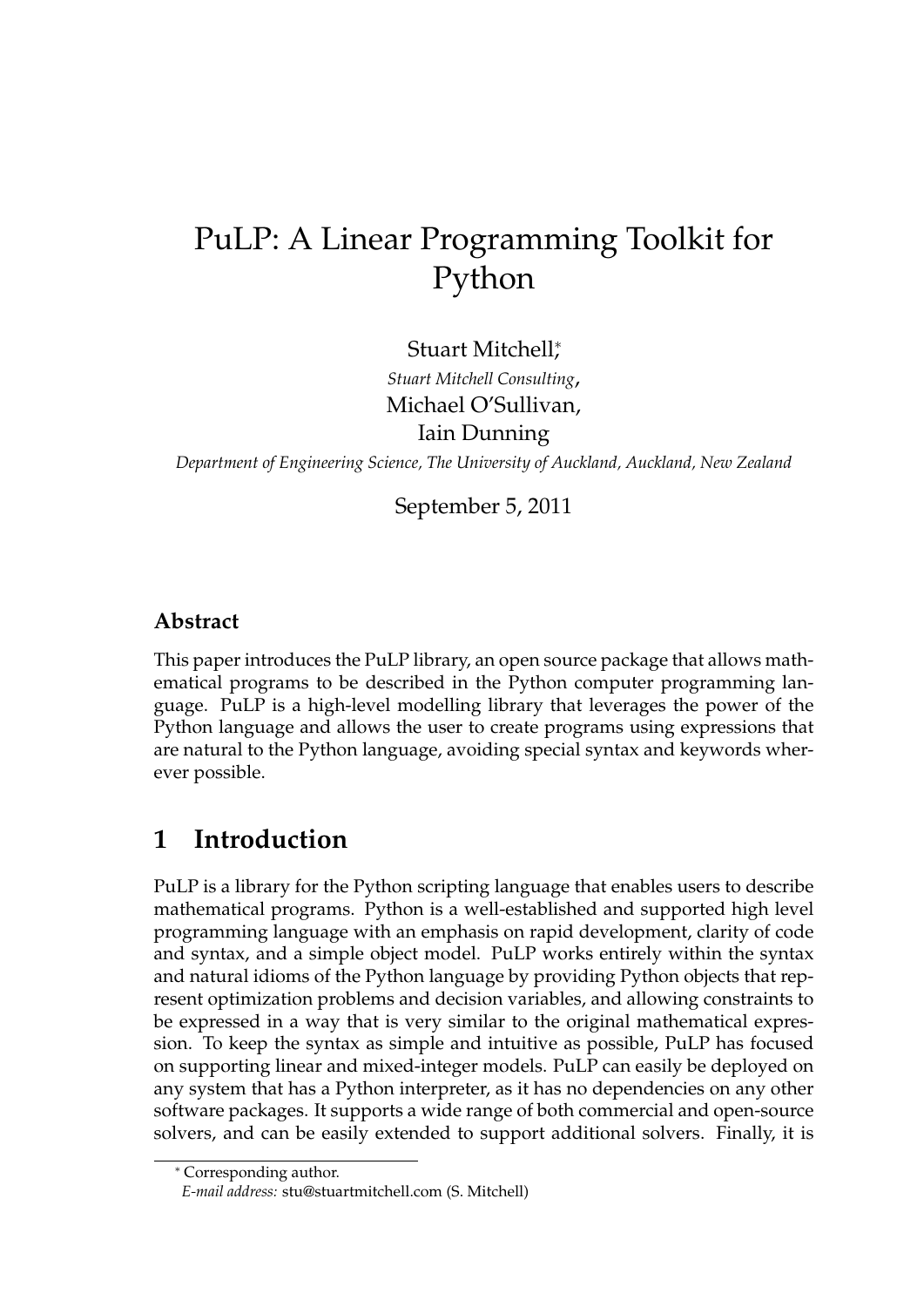available under a permissive open-source license that encourages and facilitates the use of PuLP inside other projects that need linear optimisation capabilities.

## **2 Design and Features of PuLP**

Several factors were considered in the design of PuLP and in the selection of Python as the language to use.

### **2.1 Free, Open Source, Portable**

It was desirable that PuLP be usable anywhere, whether it was as a straightforward modelling and experimentation tool, or as part of a larger industrial application. This required that PuLP be affordable, easily licensed, and adaptable to different hardware and software environments. Python itself more than meets these requirements: it has a permissive open-source license and has implementations available at no cost for a wide variety of platforms, both conventional and exotic. PuLP builds on these strengths by also being free and licensed under the very permissive MIT License[11]. It is written in pure Python code, creating no new dependencies that may inhibit distribution or implementation.

### **2.2 Interfacing with Solvers**

Many mixed-integer linear programming (MILP) solvers are available, both commerical (e.g. CPLEX[1], Gurobi[2]) and open-source (e.g. CBC[6]). PuLP takes a modular approach to solvers by handling the conversion of Python-PuLP expressions into "raw" numbers (i.e. sparse matrix and vector representations of the model) internally, and then exposing this data to a solver interface class. As the interface to many solvers is similar, or can be handled by writing the model to the standard LP or MPS file formats, base generic solver classes are included with PuLP in addition to specific interfaces to the currently popular solvers. These generic solver classes can then be extended by users or the developers of new solvers with minimal effort.

### **2.3 Syntax, Simplicity, Style**

A formalised style of writing Python code[13], referred to as "Pythonic" code, has developed over the past 20 years of Python development. This style is well established and focuses on readability and maintainability of code over "clever" manipulations that are more terse but are considered harmful to the maintainability of software projects. PuLP builds on this style by using the natural idioms of Python programming wherever possible. It does this by having very few special functions or "keywords", to avoid polluting the namespace of the language. Instead it provides two main objects (for a problem and for a variable) and then uses Python's control structures and arithmetic operators (see section 3). In contrast to Pyomo (section 4), another Python-based modelling language, PuLP does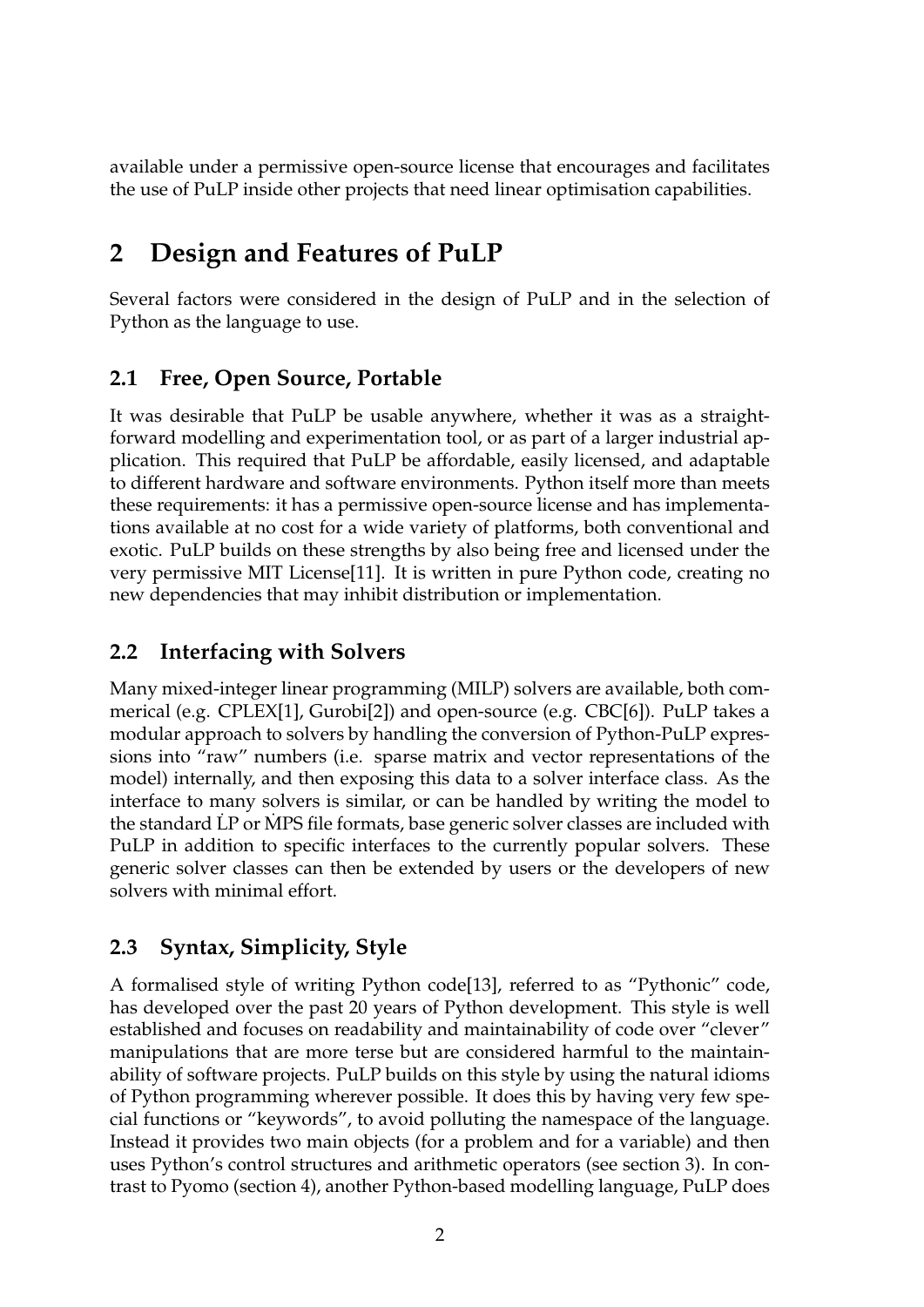not allow users to create purely abstract models. While in a theoretical sense this restricts the user, we believe that abstract model construction is not needed for a large number of approaches in dynamic, flexible modern languages like Python. These languages do not distinguish between data or functions until the code is run, allowing users to still construct complex models in a pseudo-abstract fashion. This is demonstrated in the Wedding Planner example (§3.3), where a Python function is included in the objective function.

#### **2.4 Standard Library and Packages**

One of the strengths of the Python language is the extensive standard library that is available to every program that uses the Python interpreter. The standard library [4] includes hundreds of modules that allow the programmer to, for example:

- read data files and databases;
- fetch information from the Internet;
- manipulate numbers and dates;
- create graphical user interfaces.

In addition to the Python standard library there are over 10,000 third-party packages on The Python Package Index[3]. Many packages related to operations research can be found here, including PuLP [10], Coopr [7], Dippy [12], and Yaposib [5], which are all projects in the COIN-OR repository.

## **3 Examples: PuLP in Action**

In this section we demonstrate how PuLP can be used to model two different problems. The first, the Capacitated Facility Location problem, demonstrates enough of PuLP to allow any MILP to be described. The second, the Wedding Planner problem, extends this by showing some more advanced features and expressions that describe the model more concisely.

#### **3.1 Python Syntax**

To aid in the understanding of the examples, it is helpful to introduce some of the relevant language features of Python.

- **Whitespace**: Python uses indentation (with spaces or tabs) to indicate subsections of code.
- **Variable declaration**: Variables do have specific types (e.g. string, number, object), but it is not necessary to pre-declare the variable types - the Python interpreter will determine the type from the first use of the variable.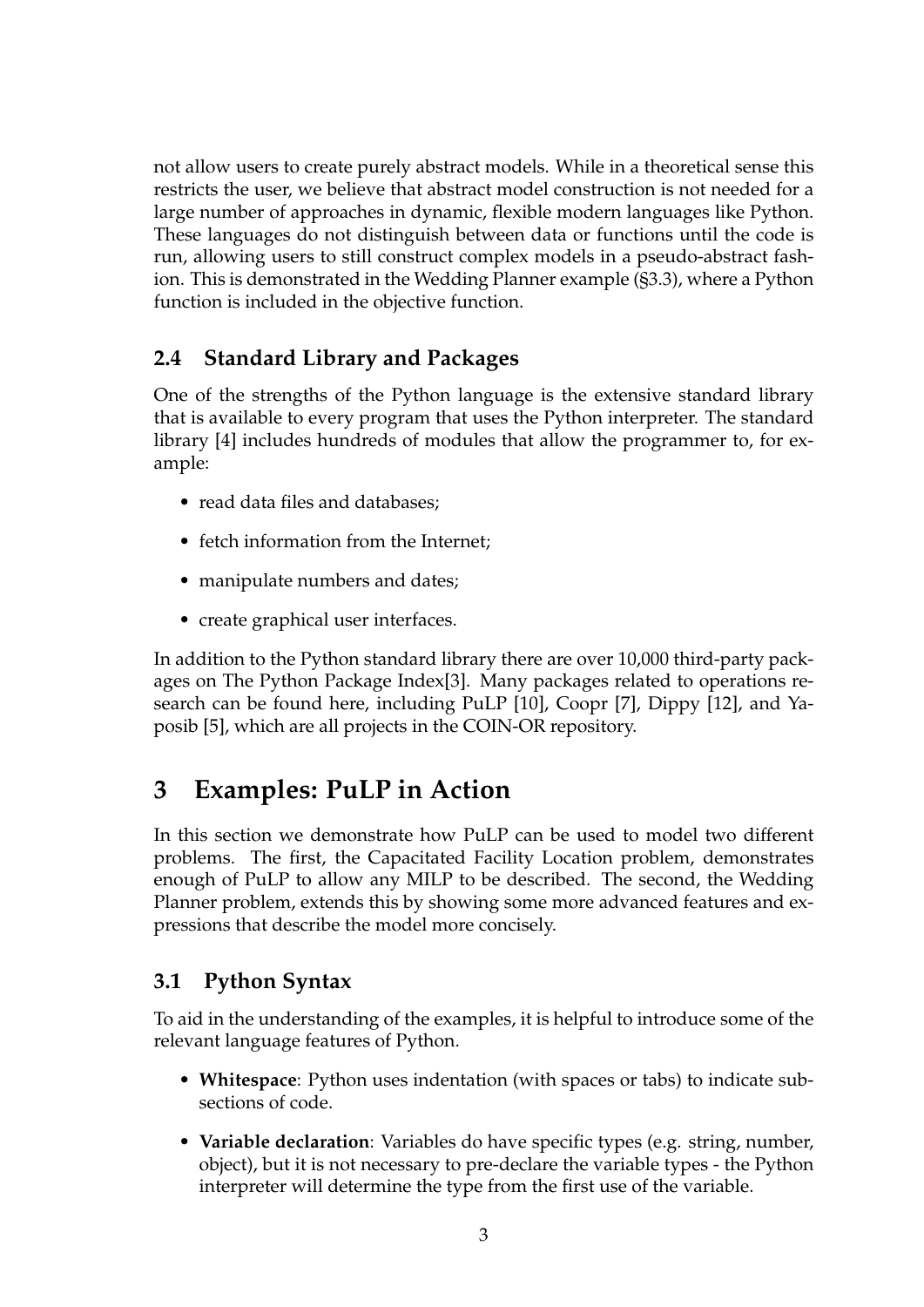• **Dictionaries and Lists**: These are two common data structures in Python. Lists are a simple container of items, much like arrays in many languages. They can change size at any time, can contain items of different types, and are one dimensional. Dictionaries are another storage structure, where each item is associated with a "key". This is sometimes called a map or associative array in other languages. The key maybe be almost anything, as long as it is unique. For a more detailed look at the strengths and capabilities of these two structures, consult the Python documentation [14].

```
myList = ['apple', 'orange', 'banana']
myDict = {'apple':'red, 'orange':'orange', 'banana':'yellow}
print myList[0] % Displays "apple"
print myDict['apple'] % Displays "red"
```
• **List comprehension**: These are "functional programming" devices used in Python to dynamically generate lists, and are very useful for generating linear expressions like finding the sum of a set. Many examples are provided in the code below, but the general concept is to create a new list in place by filtering, manipulating or combininb other lists. For example, a list comprehension that provides the even numbers between 1 and 9 is implemented with the Python code:

even = [i **for** i **in** [1,2,3,4,5,6,7,8,9] **if** i%2 == 0]

where we have use the modulo division operator % as our filter.

#### **3.2 Capacitated Facility Location**

The Capacitated Facility Location problem determines where, amongst  $m$  locations, to place facilities and assigns the production of  $n$  products to these facilities in a way that (in this variant) minimises the wasted capacity of facilities. Each product  $j = 1, \ldots, n$  has a production requirement  $r_j$  and each facility has the same capacity C. Extensions of this problem arise often in problems including network design and rostering.

The MILP formulation of this problem is as follows:

min  $\sum_{m=1}^{m}$  $i=1$  $w_i$ s.t.  $\sum_{m=1}^{m}$  $i=1$  $x_{ij} = 1, j = 1, \ldots, n$  (each product produced)  $\sum_{n=1}^{\infty}$  $j=1$  $r_j x_{ij} + w_i = C y_i, i = 1, \dots, m$  (capacity at location *i*)  $x_{ij} \in \{0, 1\}, w_i \geq 0, y_i \in \{0, 1\}, i = 1, \ldots, m, j = 1, \ldots, n$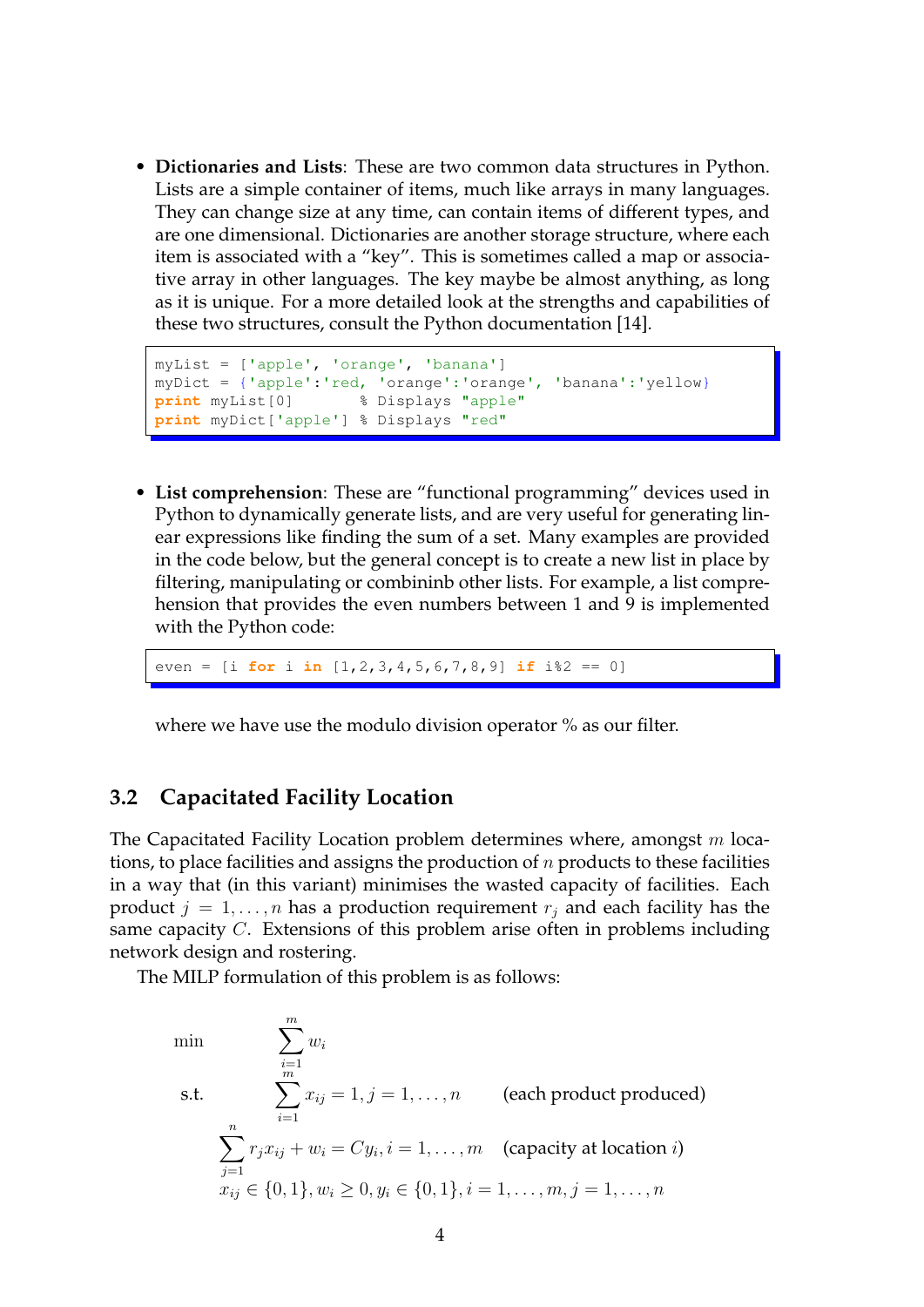where the decision variables are:

 $x_{ij} =$  $\int 1$  if product *j* is produced at location *i* 0 otherwise  $y_i =$  $\int$  1 if a facility is located at location *i* 0 otherwise  $w_i =$  "wasted" capacity at location i

To start using PuLP, we need to tell Python to use the library:

```
from coinor.pulp import *
```
Next, we can prepare the data needed for a specific instance of this problem. Because PuLP creates concrete models, unlike other modelling languages such as AMPL and Pyomo, we need to do this before defining the model. We will use fixed values defined in the script in this simple example, but the data could easily be stored in a file, on the Internet, or even read from a sensor or other device.

```
3 REQUIRE = {
4 \mid 1 : 7,5 \vert 2 : 5,6 3 : 3,7 \mid 4 : 2,8 5 : 2
9 }
10 PRODUCTS = [1, 2, 3, 4, 5]11 LOCATIONS = [1, 2, 3, 4, 5]12 CAPACITY = 8
```
An object is then created that will represent our specific instance of the model. This object, an LpProblem, has some optional parameters. Here we set the problem name and give the objective sense, minimise.

14 | prob = LpProblem ("FacilityLocation", LpMinimize)

All our decision variables in the mathematical program above are indexed, and this can be expressed naturally and concisely with the L<sub>PVariable</sub> object's **dict** functionality. The  $y_i$ /use\_vars and  $w_i$ /waste\_vars are both similar: we provide the name of this variable, the list of indices (LOCATIONS, which we defined previously), the lower and upper bounds, and the variable types (if a variable type is not provided, LpContinuous is assumed).

```
16 use_vars = LpVariable.dicts("UseLocation", LOCATIONS, 0, 1, LpBinary)
17 waste_vars = LpVariable.dicts("Waste", LOCATIONS, 0, CAPACITY)
```
The  $x_{ij}/$  assign\_vars are defined in the same way, except for the slightly more complicated definition of the indices. Here we use Python's powerful "list comprehensions" to dynamically create our list of indices, which is a one-to-one match with the indicies used in the formulation. In English, the sub-statement says "create an entry in the list of the form (i,j) for every combination of location and product".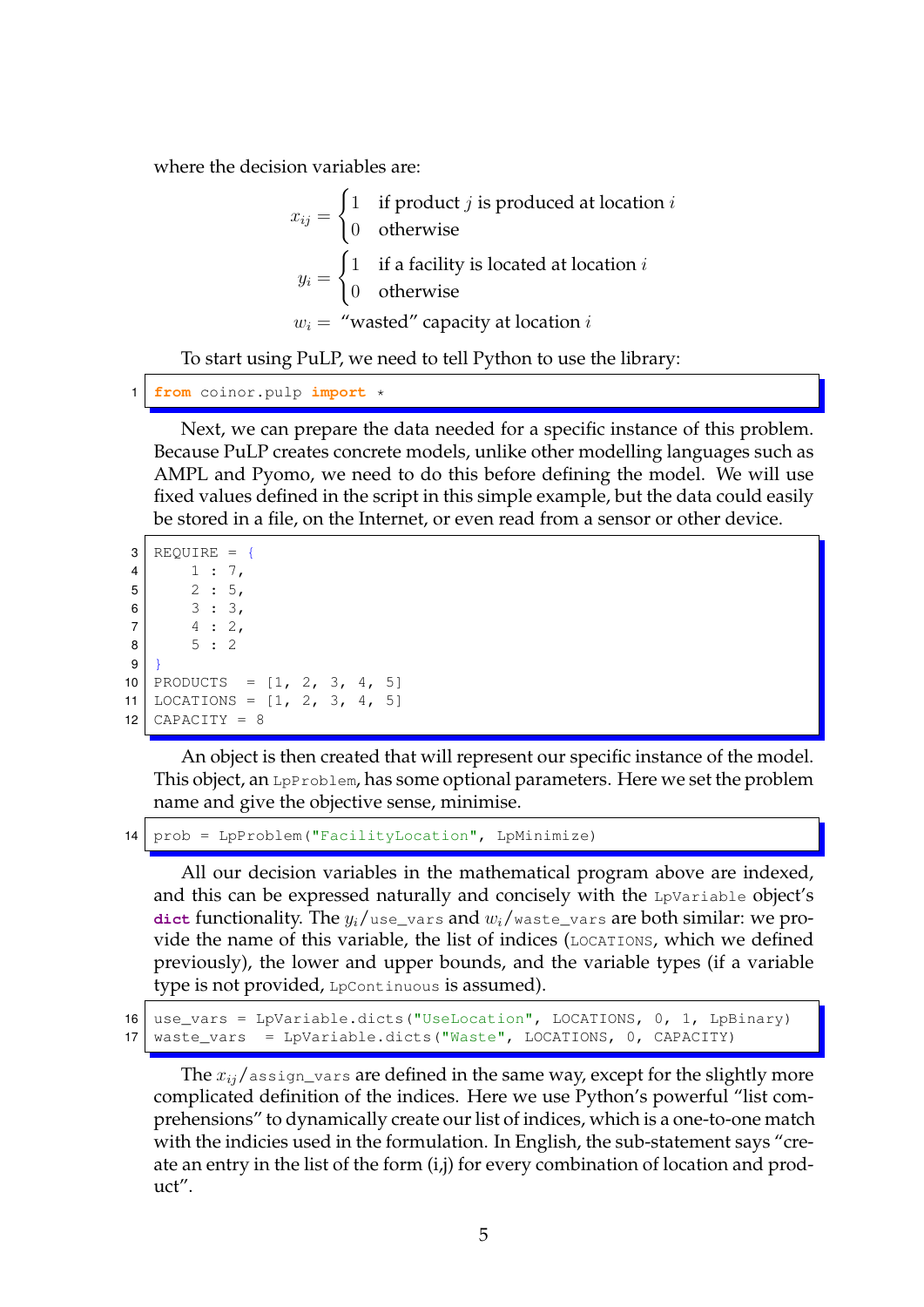```
18 assign_vars = LpVariable.dicts("AtLocation",
19 [(i, j) for i in LOCATIONS
20 for j in PRODUCTS],
21 0, 1, LpBinary)
```
Now we have a problem and some variables, we can define the objective and constraints. The model is built up by literally adding expressions. In Python and many other programming languages, the operator in  $a + b$  is shorthand for "assign the value of  $a\!+\!b$  to  $a$ ". Here prob+=expression adds the expression to the LpProblem as an objective function or constraint. Objectives and constraints can be expressed exactly as they are in the mathematical description, but we can employ some of the features to make the model more concise. The objective is simply the sum of the waste variables. PuLP distinguishes the objective from the constraints by observing that there is no comparison operator used in the expression.

24 prob += lpSum(waste\_vars[i] **for** i **in** LOCATIONS)

The constraints are added in a similar way to the objective. Note the use of Python's **for** loop and its direct parallel in the mathematical formulation.

```
26 for j in PRODUCTS:
27 prob += lpSum(assign_vars[(i, j)] for i in LOCATIONS) == 1
29 for i in LOCATIONS:
30 prob += lpSum(assign_vars[(i, j)] * REQUIRE[j] for j in PRODUCTS) \
31 + waste_vars[i] == CAPACITY \star use_vars[i]
```
Finally we use the default solver, CBC, to solve the problem. The solution is displayed to the screen by using the varValue property of the variables, taking into account any floating-point imprecision in the answers.

```
33 prob.solve()
35 | TOL = 0.0000136 for i in LOCATIONS:
37 if use_vars[i].varValue > TOL:
38 print "Location ", i, " produces ", \
39 [j for j in PRODUCTS
40 if assign_vars[(i, j)].varValue > TOL]
```
For the data set used in this example, the optimal solution is as follows:

```
Location 2 produces [3, 5]
Location 3 produces [2, 4]
Location 4 produces [1]
```
#### **3.3 Wedding Planner Problem - a Set Partioning Problem**

The Wedding Planner problem is as follows: given a list of wedding attendees, a wedding planner must come up with a seating plan to minimise the unhappiness of all of the guests. The unhappiness of guest is defined as their maximum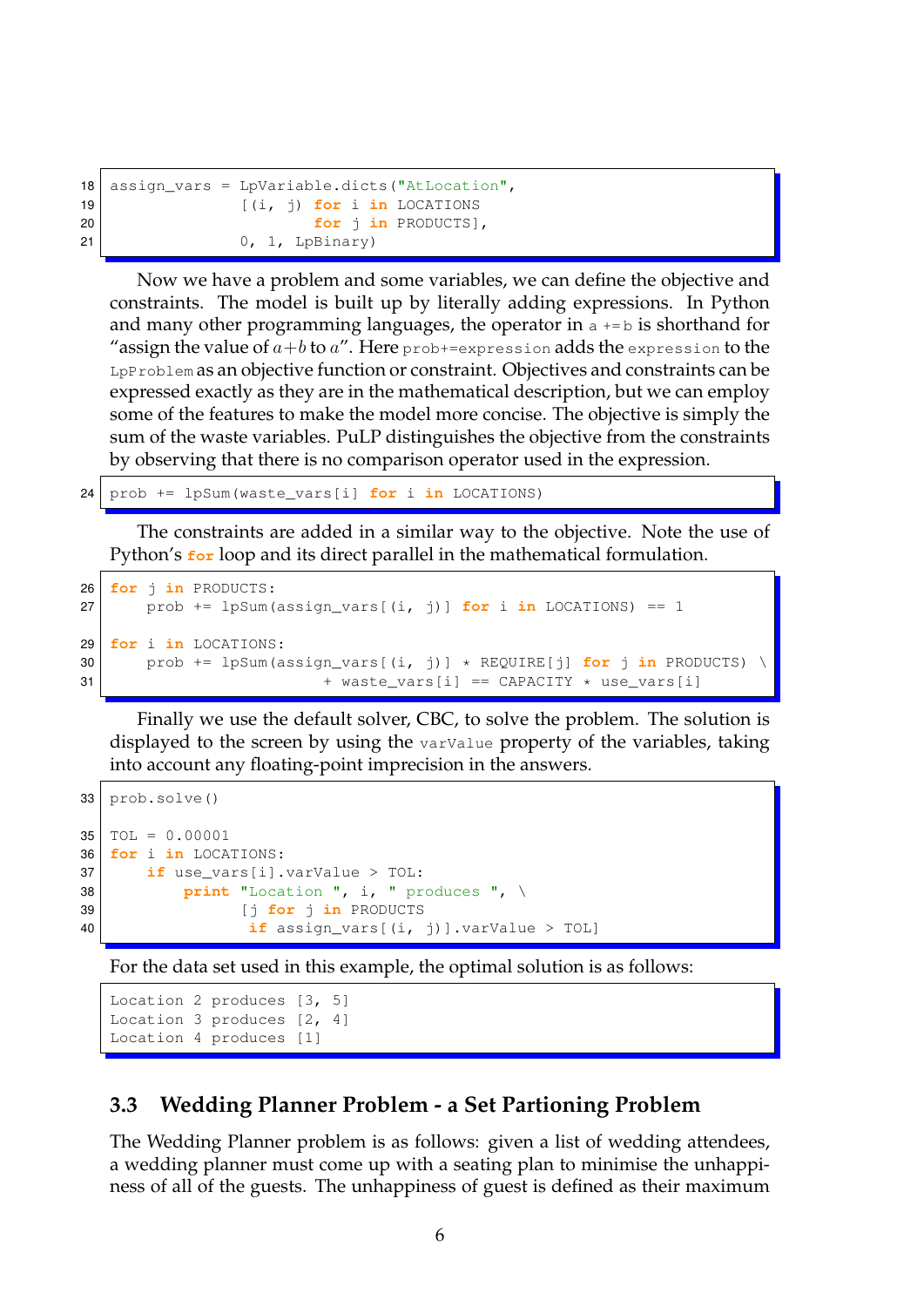unhappiness at being seated with each of the other guests at their table, i.e., it is a pairwise function. The unhappiness of a table is the maximum unhappiness of all the guests at the table. All guests must be seated and there is a limited number of seats at each table.

This is a set partitioning problem, as the set of guests  $G$  must be partitioned into multiple subsets, with each member of a given subset seated at the same table. The cardinality of the subsets is determined by the number of seats at a table and the unhappiness of a table can be determined by the contents of a subset. The MILP formulation is:

$$
\begin{aligned}\n\min \quad & \sum_{t \in T} h_t x_t \quad \text{(total unhappings of the tables)} \\
& \sum_{t \in T} x_j \le M_T \\
& \sum_{t \in T} a_{g,t} x_t \quad = 1, g \in G\n\end{aligned}
$$

where:

$$
x_t = \begin{cases} 1 & \text{if we use set partition/table } t \\ 0 & \text{otherwise} \end{cases}
$$

$$
a_{g,t} = \begin{cases} 1 & \text{if guest } g \text{ is in table set } t \\ 0 & \text{otherwise} \end{cases}
$$

In this implementation of the problem we enumerate each possible table. This approach does become intractable for large numbers of items without using column generation [9], but is sufficient for the purposes of this example. Our "people" will be represented by the single alphabetical letters, and the relative unhappiness between any two people is a function of the number of letters between the two in the English alphabet.

Each possible partition will have a objective function coefficient associated with it. The happiness function calculates this cost, which demonstrates an advantage of using a general-purpose language like Python for model definition: all the power and expressiveness of Python is available for implementing a model.

```
14 def happiness(table):
15 \vert if len(table) > 1:
16 \vert result = \text{max}(\text{ord}(\text{quest}_b) - \text{ord}(\text{quest}_a))17 for guest_a in table
18 for guest_b in table
19 if ord(guest_a) < ord(guest_b))
20 else:
21 result = 0
22 return result
```
Note that this idea can be extended to allowing multiple methods to calculate the cost or even allowing the cost-generating function to be an "argument" to the Python function that builds the model.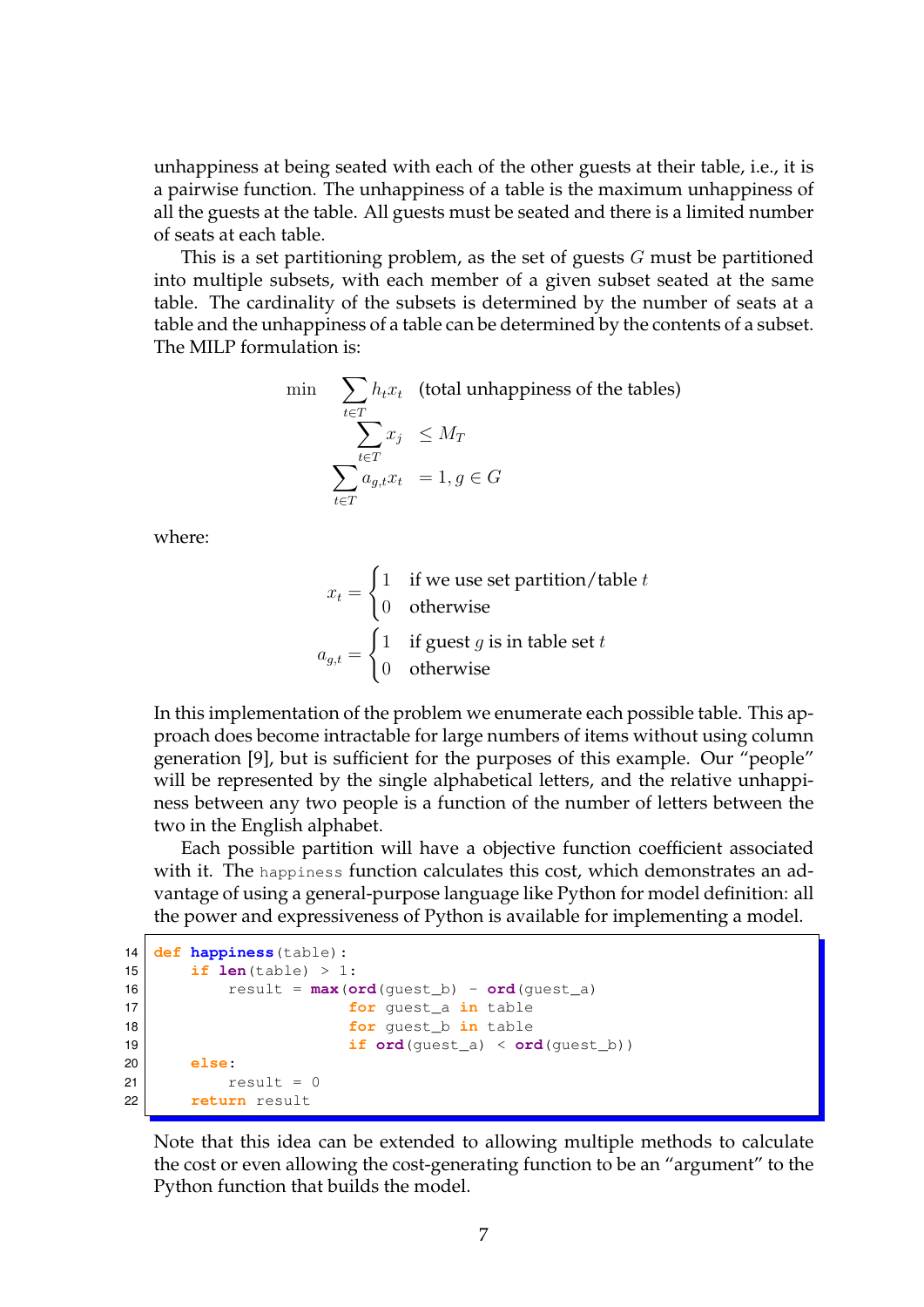We use PuLP's enumeration function pulp.allcombinations to generate a list of all possible table seatings using a list comprehension. Binary variables that will be one if a particular table layout is used in the solution, or zero otherwise, are created using the same LpVariable.**dict** functionality used in the previous example.

```
27 possible_tables = [tuple(c) for c in
28 allcombinations (guests, max_table_size) ]
29 x = \text{LpVariable.dicts('table', possible_table)}30 lowBound = 0, upBound = 1,
31 cat = pulp.LpInteger)
```
As before, we create a problem object and add the objective. Note the use of the function we created previously directly in the objective – PuLP does not care that a function is used in the objective as the function is not dependent on the variables – it returns a constant value for each table.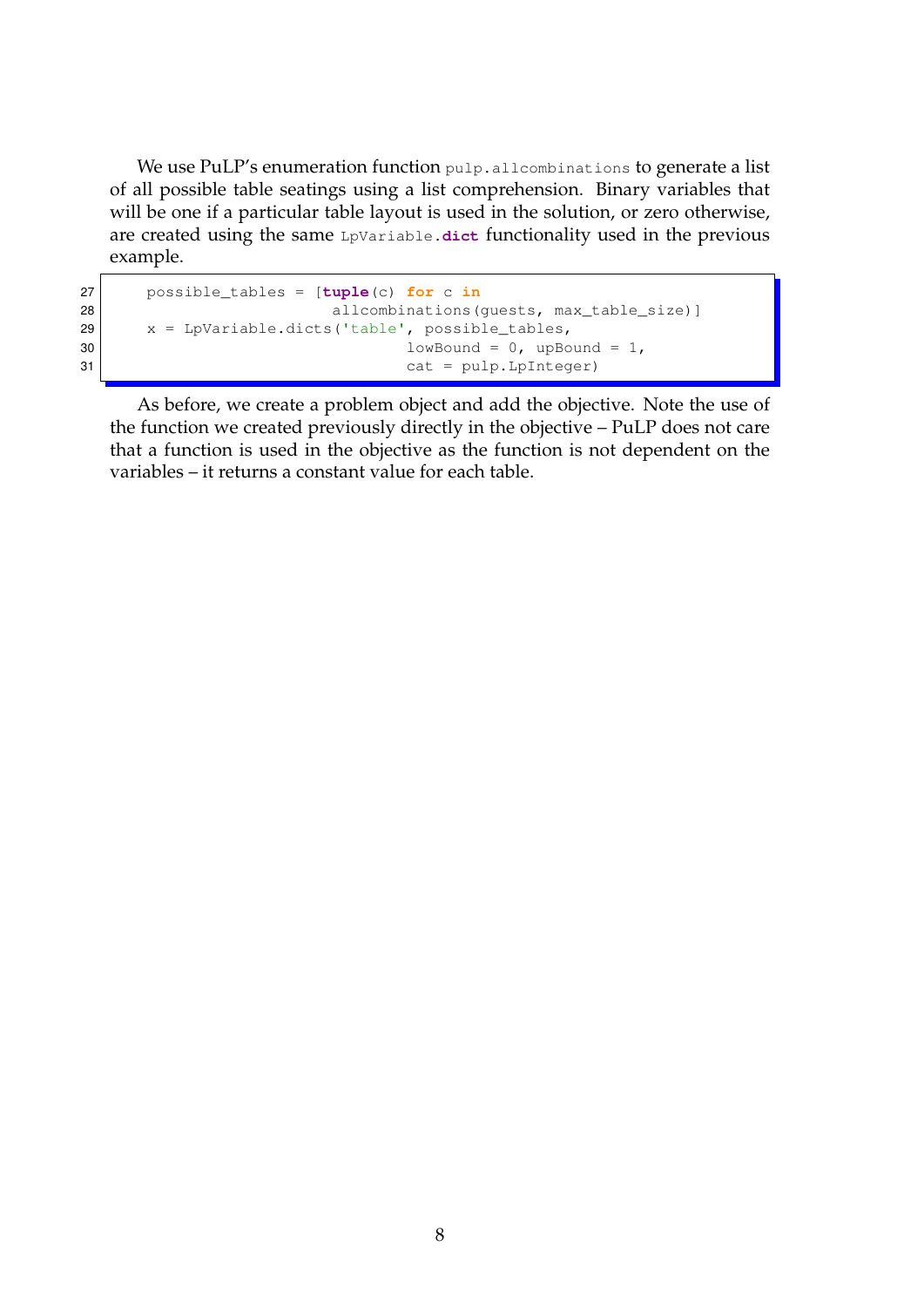```
33 seating_model = LpProblem ("Wedding Seating Model",
34 pulp.LpMinimize)
36 seating_model += lpSum([happiness(table) * x[table])37 for table in possible_tables])
```
A constraint is needed to limit the maximum tables that can be selected.

39 seating\_model += lpSum([x[table] **for** table **in** possible\_tables]) \ 40 <= max\_tables, "Maximum\_number\_of\_tables"

The remaining constraint states that each guest sits at exactly one table. The ability of Python's **for** loops to iterate through each member of a list directly, instead of using a numerical index, leads to code that is highly expressive. Translating back from the code, this implementation of the constraint states that for each guest, the total (**sum**) of table arrangements/subsets that this guest features

in must equal one.

```
43 for guest in guests:
44 seating_model += lpSum([x[table] for table in possible_tables
45 if guest in table]
46 ) == 1, "Must_seat_%s"%guest
```
For an example problem with thirteen guests represented by the letters A to M, the output for the optimal solution is as follows:

```
The choosen tables are out of a total of 1092:
(N', 0)('A', 'B', 'C', 'D') 3
('E', 'F', 'G', 'H') 3
('I', 'J', 'K', 'L') 3
```
### **4 Differences between PuLP and Pyomo**

The existence of two modelling languages that use Python invites a comparison. The key differences of philosophy between Pyomo [8] and PuLP are that PuLP's models are not abstract, and that PuLP can not express non-linear models. The decision to not support non-linear optimisation models directly is intrinsic to the design of PuLP, allowing the syntax to remain simple and to keep the size of the library small by allowing the code to assume linearity. The necessity for abstract modelling is judged to be low in practice, especially given the vision of PuLP being embeddable in greater systems, where the data is wedded to the model and any separation between them is arbitrary. Given that all abstract models must become concrete to be solved, the interpreted nature of Python blurs the line between them as the uninterpreted model code can be viewed as the model abstraction, and the model that exists at run-time being concrete.

Pyomo takes a different approach to extra, non-model-building functionality, choosing to include support for loading and saving data inside the library. It is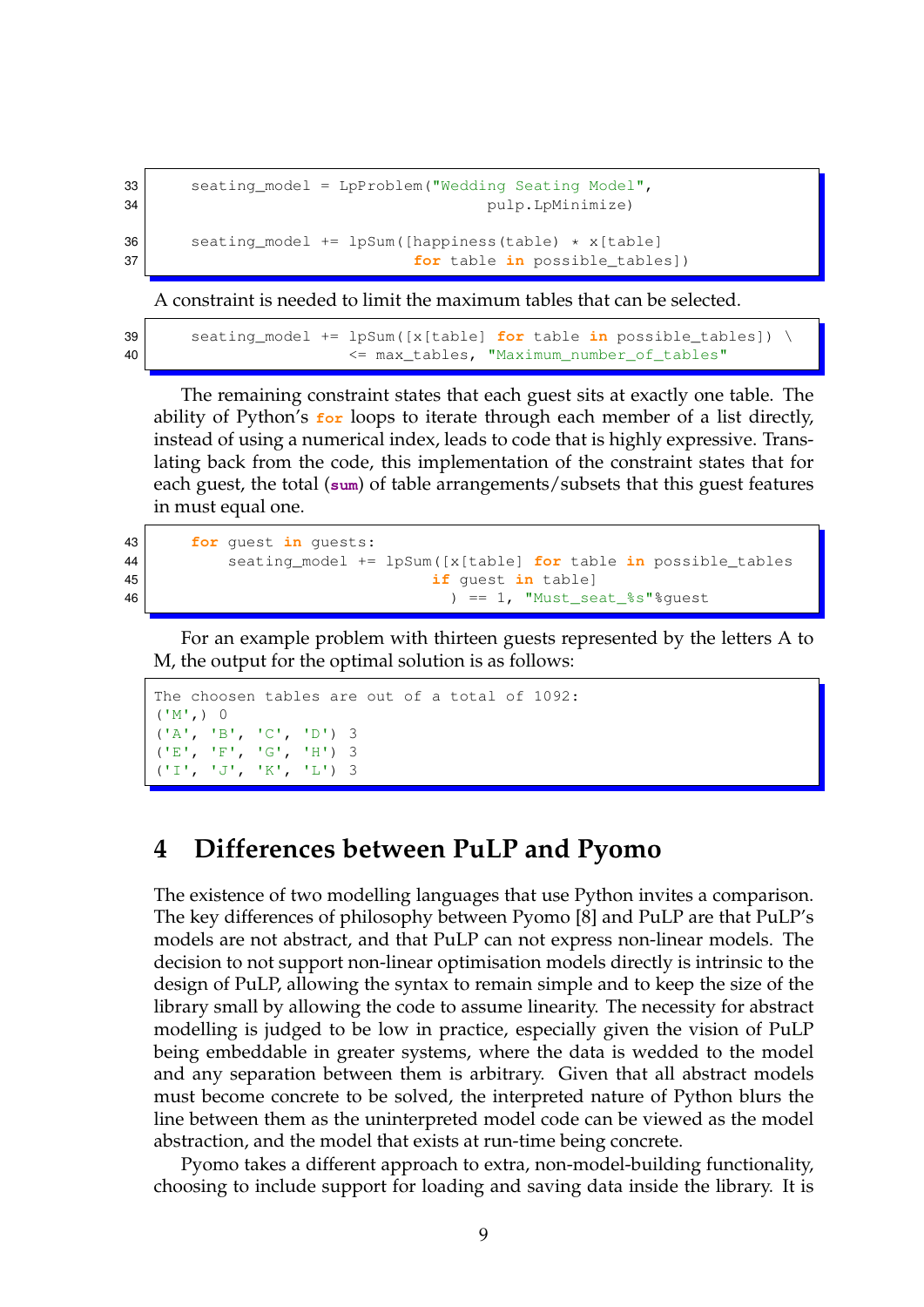also coupled to the larger Coopr project, which provides even more functionality. PuLP chooses the more traditional path, favoured particularly by the open-source community, of doing one thing and doing it well, relying on other libraries to provide extra functionality. Given Python's rich ecosystem of packages, we feel PuLP loses nothing from not including data loading functionality and instead gains by having less dependencies and a smaller code-base.

The syntax of the two languages are similar, but one interesting difference exists in the modelling of constraints. Consider the following PuLP example, which forces the binary assignment variables of products to zero if the corresponding location variable is zero:

```
for i in PRODUCTS:
    for j in LOCATIONS:
      prob += assign[i, j] <= use\_location[j]
```
The **for** loops are very similar to the mathematical formulation, which could be expressed as:

$$
x_{ij} \le y_j, \text{ for } i = 1, 2, ..., n, j = 1, 2, ..., m
$$
 (1)

This constraint would be modelled in Pyomo by the following code:

```
def AssignRule(PRODUCTS, LOCATIONS, model):
   return model.assign[i,j] <= model.use_location[j]
model.secondConstr = Constraint(PRODUCTS, LOCATIONS, rule=AssignRule)
```
The Pyomo code does not have as clear a mapping from formulation to code and is more verbose. It uses the ability of Python to declare functions anywhere and to store a reference to a function in a variable, which is useful in some situations but increases the complexity and required familiarity with Python. It does have the benefit that Pyomo now knows that this set of constraints are grouped, but many solvers do not support using this information to improve solutions, or can not gain much benefit from it. Thus this advantage will typically be wasted in practice.

## **5 Conclusion: the Case for PuLP**

In the above sections we have discussed how PuLP was designed, shown its strengths, demonstrated its use, and contrasted it with its main "competitor". Here we review some of the key points for why PuLP is a useful addition to the world of modelling languages:

#### **5.1 Licensing**

The licensing of PuLP under a permissive open-source license allows PuLP to be used anywhere and in any application, whether it is as an Operations Research teaching tool that can students can download and use for free, or integrated transparently into a commercial application without any licensing issues to deal with. It allows advanced users to modify and improve PuLP for their own purposes,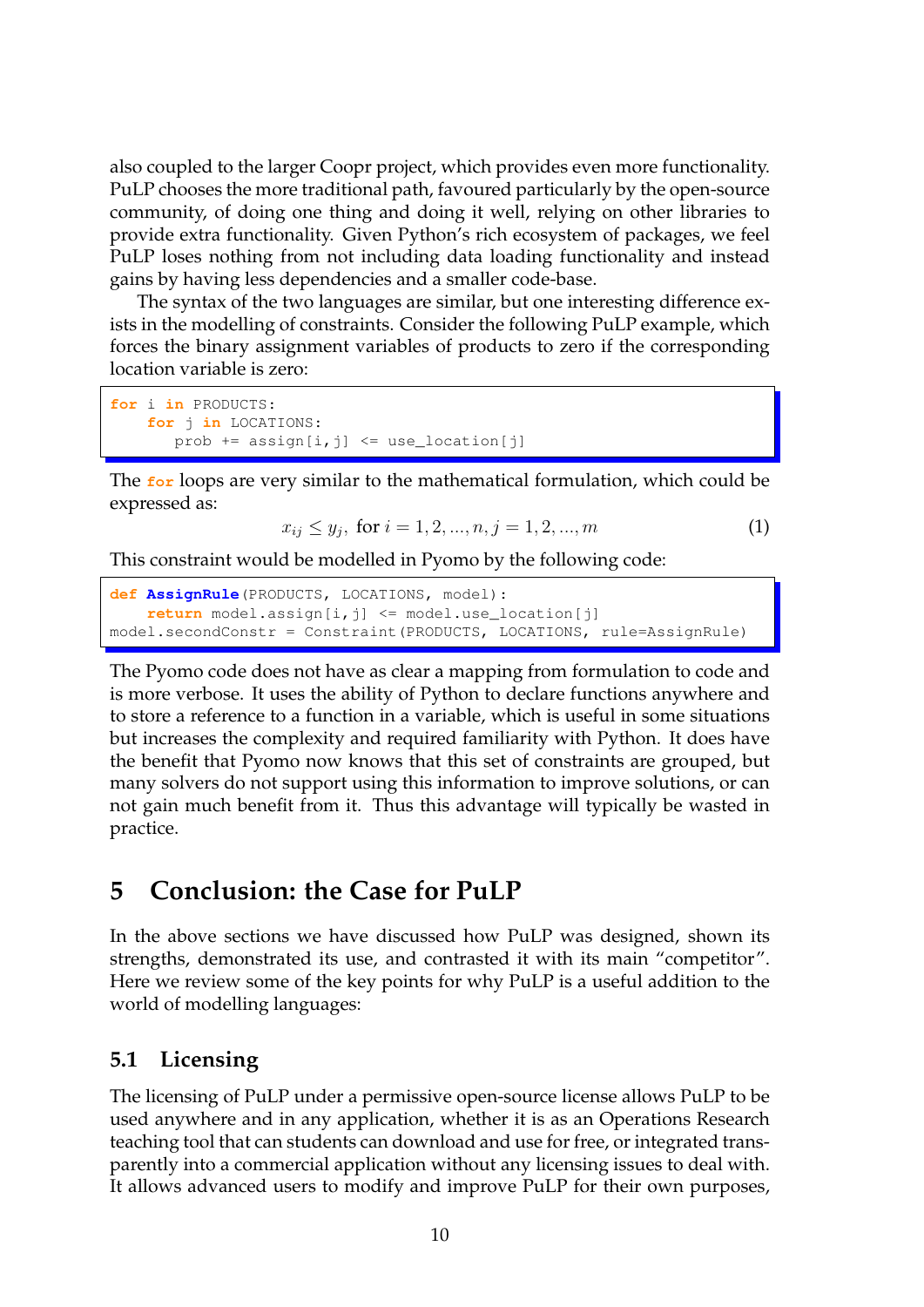and ensures that any issues with the code can be addressed immediately by a developer or by the wider community.

#### **5.2 Interoperability**

The ability for PuLP to call a number of free and non-free solvers is important as an Operations Research practitioner often wishes to compare the solution of a problem with a variety of solvers. The user may wish to develop simple LP models in a free solver and then provide a solution to a client using a commercial solver which may dramatically reduce the solution time of the model. PuLP allows the free interchange of solvers with little effort – changing a parameter for the LpProblem.solve function is usually sufficient.

#### **5.3 Syntax**

The mathematical description of a problem is often the most powerful and cleanest description possible, and any modelling language seeks to capture as much of that as possible. We believe PuLP provides a close code-to-math mapping that enables users to rapidly translate a mathematical model. It has great code readability that makes it easy to maintain and update models at a latter date. This is achieved by using "Pythonic" idioms and leveraging the full power of the underlying language. All PuLP models are concrete and model parameters can be provided and manipulated in any way the programmer feels is most suitable for the application. The interpreted nature of Python allows parameter data to be stored as lists, dictionaries or custom classes, as long as these expressions are linear after the code is run.

In conclusion, PuLP is a Python-based modelling tool that has a unique combination of expressiveness, deployability and power that sets it apart from other available high-level modelling languages.

For the complete source code used in the examples, more case studies and installation instructions visit the PuLP documentation hosted at http://www. coin-or.org/PuLP/.

#### **References**

- [1] CPLEX. http://www.ilog.com/products/cplex/.
- [2] Gurobi. http://www.gurobi.com/.
- [3] Python Package Index. http://pypi.python.org/pypi.
- [4] Python Standard Library. http://docs.python.org/library/.
- [5] C. Duquesne. YAPOSIB. http://code.google.com/p/yaposib/.
- [6] J. Forrest. Cbc. http://www.coin-or.org/.